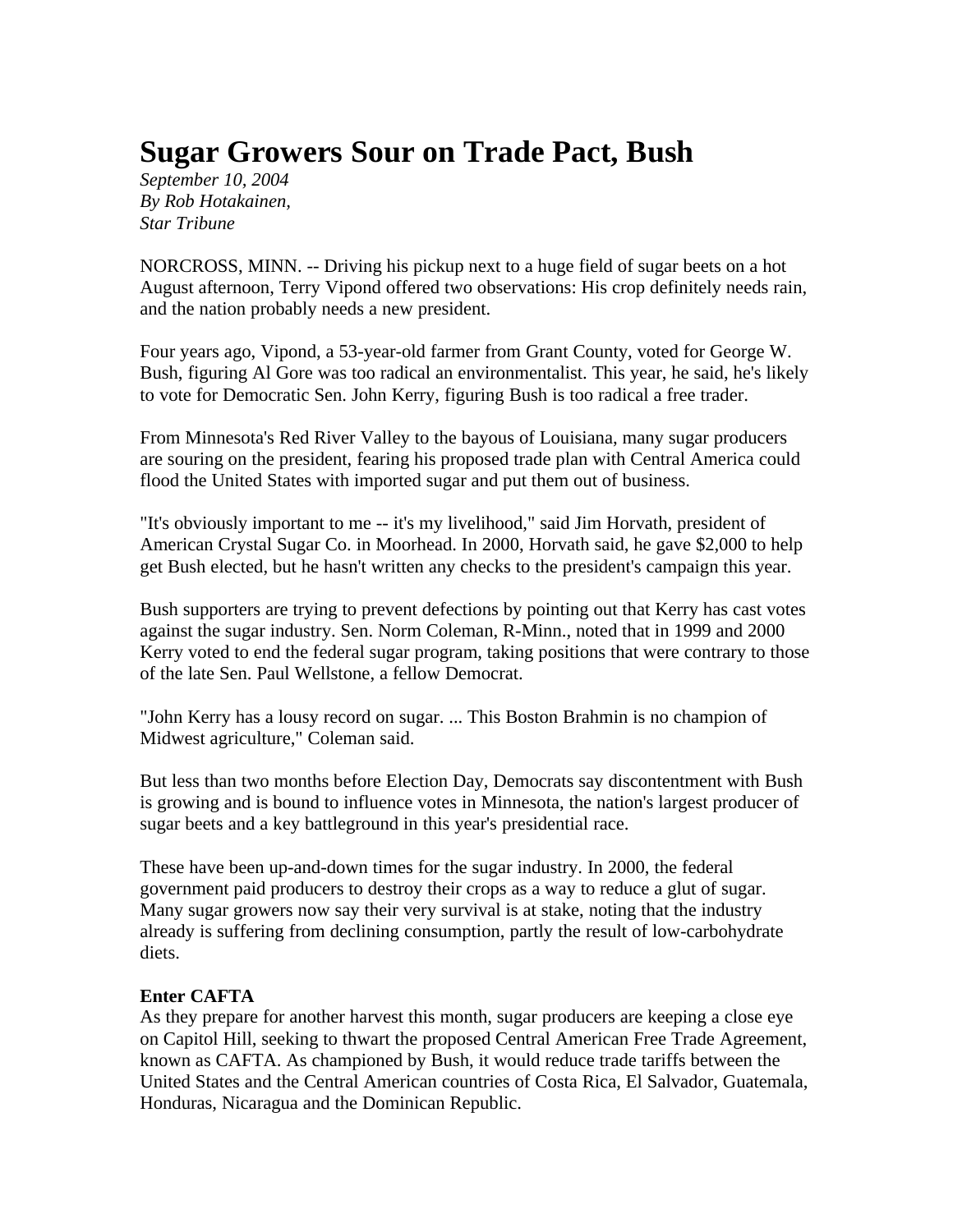"It may help them, but I don't see how it helps us," said Vipond, who farms with his four brothers and two nephews.

Rep. Collin Peterson, D-Minn., said CAFTA now ranks as the biggest issue in his conservative-leaning Seventh District, where Minnesota sugar beet farmers are concentrated.

With anger growing over the president's policies on trade, the economy and the war in Iraq, Peterson said Bush would lose the district if the election were held today. That would be a huge turnaround since 2000, when Bush lost the state but carried the rural Seventh District by nearly 15 percentage points, his biggest margin of victory in a Minnesota congressional district.

Peterson called CAFTA "a huge deal, and that's why everybody is riled up about it." If the sugar industry collapses in Minnesota, he said, the region would lose thousands of jobs and at least 25 percent of the businesses in the Red River Valley.

"I've had a lot of people come up and tell me they voted for him last time and they're not going to vote for him this time," Peterson said. "And I haven't had one single person come up to me and say, 'I voted for Al Gore and this time I'm voting for George Bush.' "

Kerry opposes CAFTA and wants it renegotiated, but critics say his overall record on sugar is suspect. Coleman cited two other instances in which Kerry opposed Wellstone on key sugar votes: In 1996, Kerry voted to gut a seven-year extension of the sugar program from the 1996 farm law, and he voted to eliminate loans to sugar refiners with revenue of more than \$10 million. In addition, Coleman said, Kerry sponsored a bill in 1995 to eliminate price supports for sugar beets.

While the trade pact is generating plenty of controversy, no vote is likely before the election. Supporters say that at the earliest, a vote could come in November or December, if there's a lame-duck session of Congress.

Coleman, a member of the Senate Agriculture Committee, said the Senate won't vote on the pact until it's changed to protect sugar growers. Like Sen. Mark Dayton, D-Minn., he said he would vote against CAFTA if a vote were held today.

Critics of CAFTA say it would give Central American countries easy access to the U.S. market but wouldn't require them to improve wages, labor laws or conservation standards. "They can't be producing sugar with no environmental laws and labor laws and expect us to compete with that," said Vipond.

Rep. Jim Ramstad, R-Minn., a member of the House Ways and Means Committee and a supporter of CAFTA, said that the pact would help the U.S. economy and that "American farmers can compete with farmers from anyplace, including Central America."